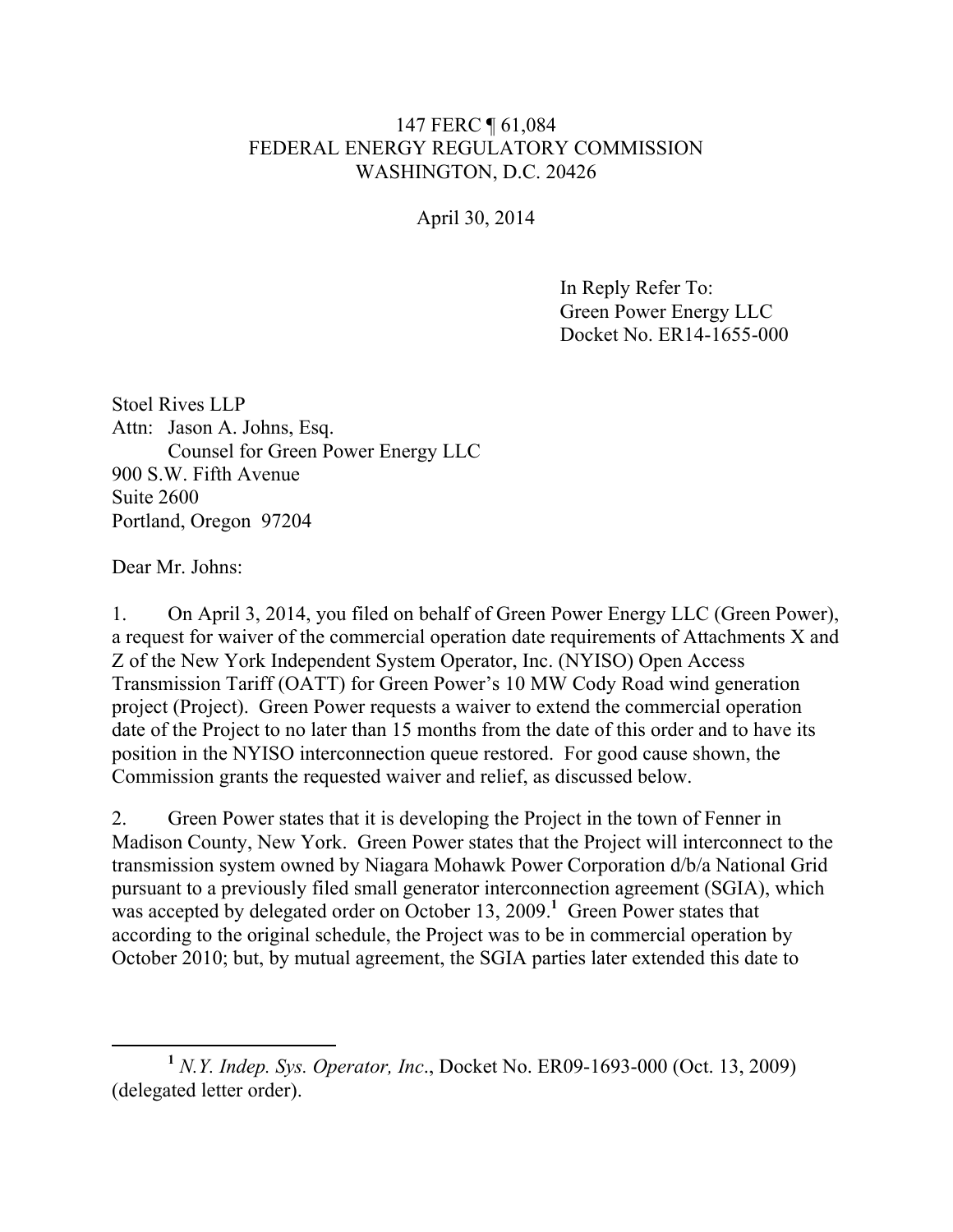June 2013.**<sup>2</sup>** However, Green Power states that, although the parties extended the commercial operation date, they did not amend the milestones set forth in Green Power's SGIA, which are based upon the initial commercial operation date.

3. Green Power states that, on February 15, 2013, the Commission conditionally accepted NYISO's proposed revisions to the interconnection procedures set forth in Attachments S (Rules to Allocate Responsibility for the cost of New Interconnection Facilities), X (Standard Large Facility Interconnection Procedures), and Z (Small Generator Interconnection Procedures) of its OATT.**<sup>3</sup>** The revised section 30.4.4.5 of Attachment X sets forth the procedures for extending the commercial operation date for interconnection customers.**<sup>4</sup>** That section limits permissible extensions of the commercial operation date to four years from the tender of the SGIA unless an interconnection customer requests an extension beyond four years and: (1) has an interconnection agreement filed at the Commission; and (2) is able to demonstrate, through an officer certification, that it has made reasonable progress towards meeting the milestones set forth in its interconnection agreement.<sup>5</sup> Green Power notes that the filing of its SGIA predates the revisions accepted by the February 15, 2013 Order.**<sup>6</sup>**

4. In support of its requested waiver, Green Power asserts that it has made significant progress in bringing the Project closer to commercial operation. Green Power states that it has executed a contract with the New York State Energy Research and Development Authority (NYSERDA) under the New York renewable portfolio standard program.<sup>7</sup> It also states that it has negotiated a hedge agreement with a power broker to support its

**<sup>3</sup>** *Id.* 3 (citing *N.Y. Indep. Sys. Operator, Inc.*, 142 FERC ¶ 61,113 (2013) (February 15, 2013 Order)).

**<sup>4</sup>** NYISO, NYISO Tariffs, OATT, Attachment X, § 30.4.4.5 (2.1.0).

**<sup>5</sup>** Milestones include, *e.g*., "completion of engineering design, major equipment orders, commencement and continuation of construction." *Id.* § 30.4.4.5.2.2 (2.1.0).

**<sup>6</sup>** Application at 7.

**<sup>7</sup>** NYSERDA administers the renewable portfolio standard program on behalf of the New York Public Service Commission. NYSERDA enters into contracts for the purchase of all renewable energy and environmental attributes from renewable energy producers who "sell and deliver their energy into the New York wholesale market." *Id.* 4.

<sup>&</sup>lt;sup>2</sup> Green Power states that it requested the extension due to its inability to obtain financing during the recession when electricity loads and prices dropped. It states that NYISO determined that the extension would not constitute a material modification to the Project. Green Power April 3, 2014 Application at 4 (Application).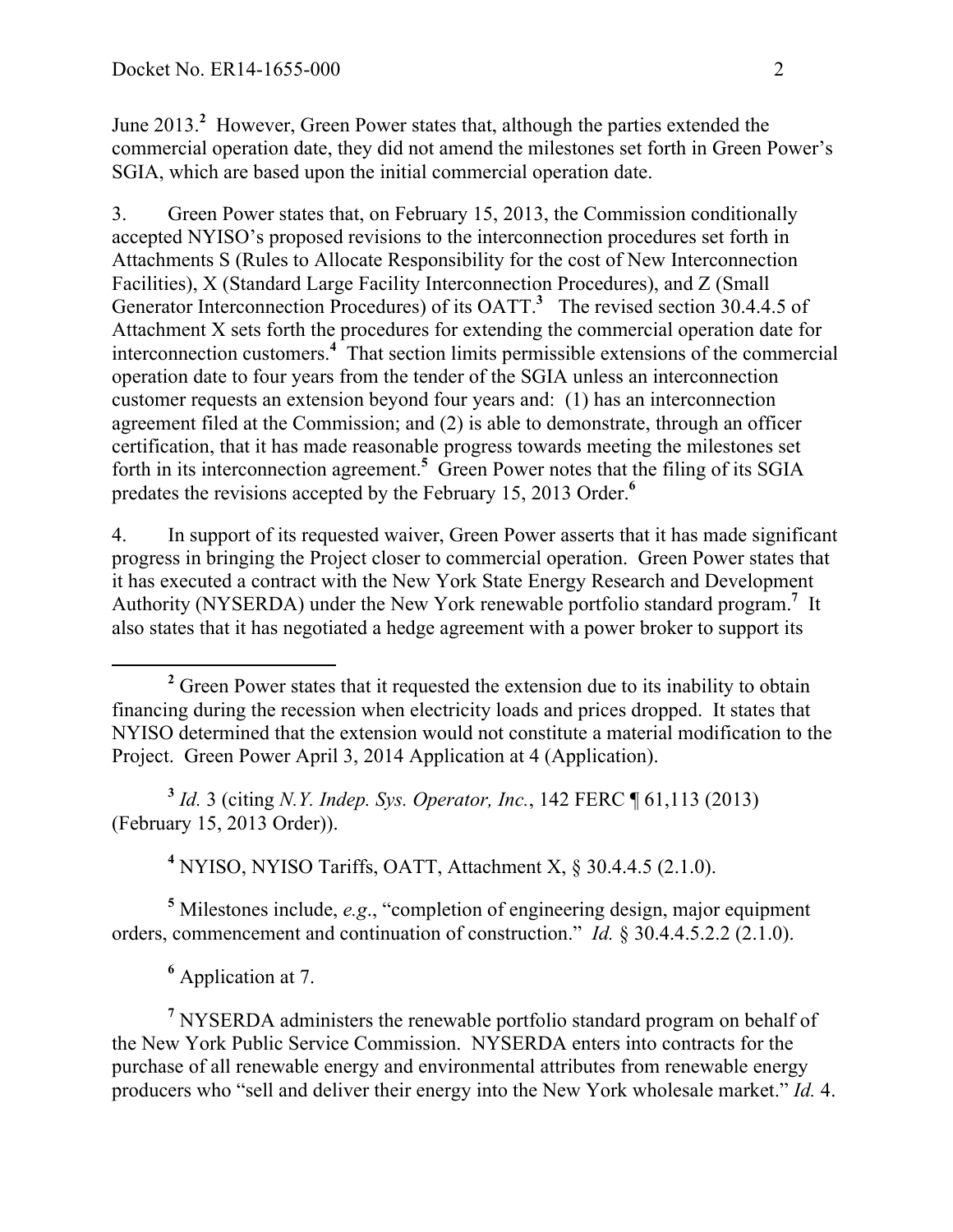project financing that has attracted investment and allowed Green Power to execute a balance-of-plant contract for Project construction. Additionally, Green Power states that construction has now commenced at the Project evidenced by the installation of a 1,000 foot service road, excavation of the foundations for the wind turbines, and commencement of substation engineering. It states that it also has executed a turbine supply agreement, with turbines slated for delivery in September 2014.**<sup>8</sup>** Accordingly, Green Power maintains that the Project is not speculative.<sup>9</sup>

5. Green Power explains that prior to filing the instant waiver request with the Commission, it sought an extension of the commercial operation date from NYISO, but NYISO was unable to grant the requested extension because the evidence of Green Power's revenue-generating contracts and the construction that is underway at the Project do not align with the dates and particular activities that appear in the milestones contained in the SGIA.<sup>10</sup> Green Power also states that NYISO withdrew the Project from NYISO's interconnection queue on February 13, 2014.**<sup>11</sup>**

6. With respect to the length of the requested commercial operation date extension, Green Power explains that although it would seek a commercial operation date as soon as December 31, 2014, National Grid requires 15 months after the Commission acts on the instant request to construct the necessary interconnection upgrades. Accordingly, Green Power asks the Commission to grant waiver of section 30.4.4.5 of the Attachment X**<sup>12</sup>** and section 32.1.3.2 of Attachment Z of the OATT "so that National Grid may recommence activities under the SGIA and [Green Power] is informed as soon as possible whether it should continue directing capital" to developing the Project.**<sup>13</sup>**

 $9$  *Id.* 8.

**<sup>10</sup>** *Id.* 5.

**<sup>11</sup>** Green Power states that it may require waiver of section 7.6.3 of its existing SGIA, which states that the SGIA will be terminated if the Project is removed from the interconnection queue, to restore the project to the interconnection queue. *Id.* n.12.

**<sup>12</sup>** Section 32.1.3.2 of Attachment Z refers to section 30.4.4.5 of Attachment X, which provides the procedures for extension of the commercial operation date.

**<sup>13</sup>** *Id.* 9.

**<sup>8</sup>** *Id.* Green Power also states that it has changed the wind turbine manufacturer from that identified in the SGIA and acknowledges that this must undergo a material modification review with NYISO.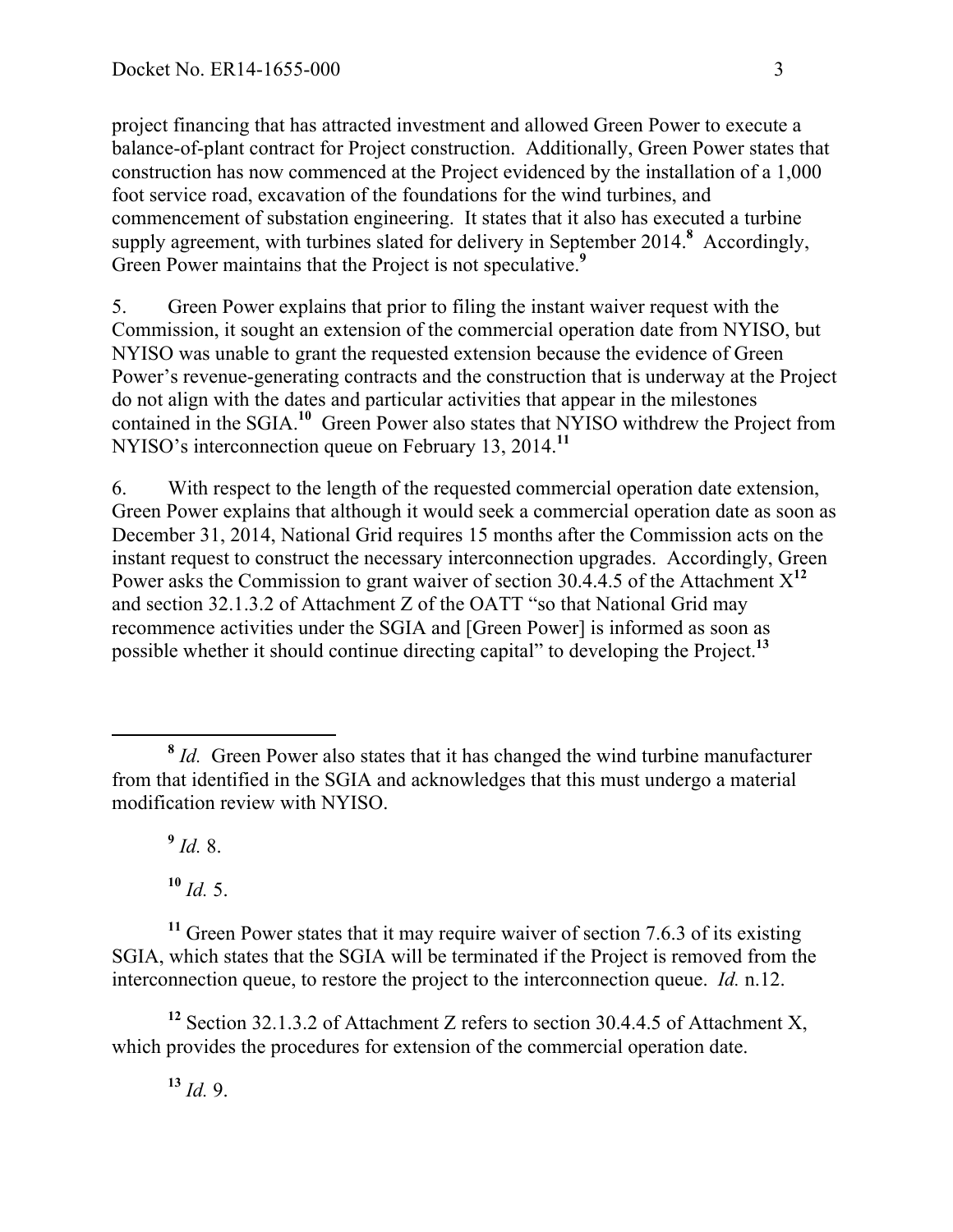7. Green Power asserts that without the waiver, NYISO will maintain the Project's removal from the generator interconnection queue and eventually move to terminate its SGIA.**<sup>14</sup>** This would result in forcing Green Power to repeat the financial burdens of redoing its interconnections studies, and likely result in the disappearance of Green Power's opportunity to develop the Project.

8. Green Power states that the Commission has previously granted one-time waiver of tariffs in situations where (i) the underlying error was made in good faith, (ii) the waiver is of limited scope, (iii) a concrete problem must be remedied, and (iv) the waiver does not have undesirable consequences, such as harming third parties. Green Power states that the Commission should grant the waiver because the recession that began in 2008 presented significant and unique obstacles that delayed the Project's development. Despite these setbacks, Green Power argues that it has made significant progress to develop the Project. It also argues that its requested waiver is of limited scope because it only requests an extension to a date no later than 15 months following the issuance of the Commission's order, an extension that it claims is necessary to accommodate National Grid's construction schedule. Furthermore, Green Power states that the waiver will resolve a concrete problem by restoring the Project's position in the interconnection queue. Finally, Green Power contends that the waiver will not have undesirable consequences because none of the Project's network upgrades is necessary to provide interconnection service to other customers, and, consequently, a delay to completing those upgrades will not harm other interconnection customers.**<sup>15</sup>**

9. Notice of Green Power's filing was published in the *Federal Register*, 79 Fed. Reg. 20,195 (2014), with protests or interventions due on or before April 17, 2014. On April 16, 2014, NYISO filed a notice of intervention and comments.

10. NYISO explains that because of the facts known at this time, the unique history of Green Power's Project in the NYISO's interconnection queue process vis-à-vis its 2013 tariff revisions, and the Commission's guidance on waiver requests, NYISO does not oppose Green Power's waiver request. NYISO asserts, however, that "it is important that the Commission continue to reinforce the importance of tariffs and manual deadlines that enhance certainty and transparency in the NYISO's administration of the interconnection process" and that if the Commission orders the Project be reinstated in the queue, any further extensions of the commercial operation date would be subject to the Attachment

**<sup>14</sup>** NYISO states that, pursuant to section 3.3 of the SGIA, no termination shall become effective until a notice of termination has been filed with the Commission, which notice has been accepted for filing. NYISO April 16, 2014 Comments at 2-3 (NYISO Comments).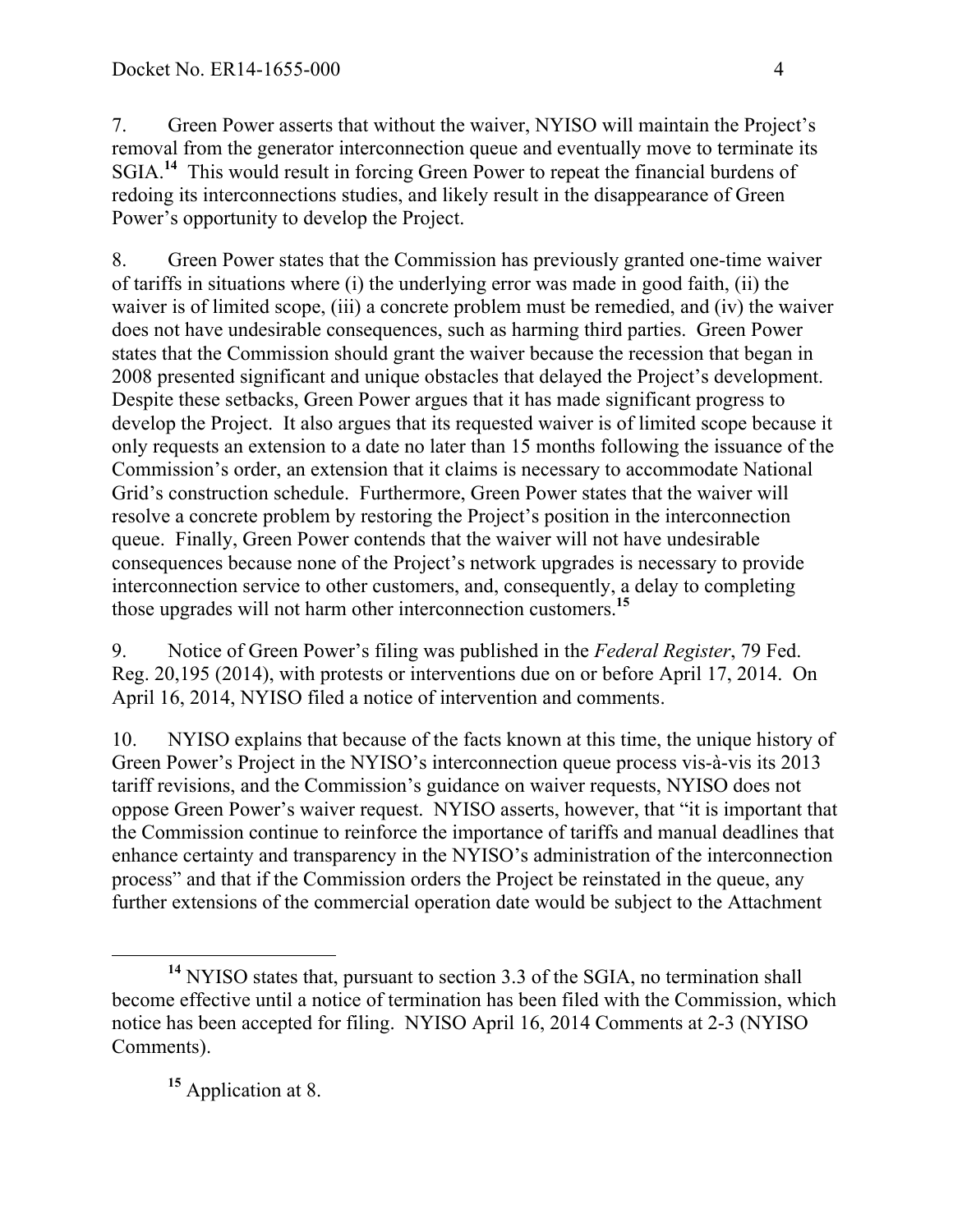X provisions.**<sup>16</sup>** It also states that if the Commission denies the requested waiver, Green Power has the option of re-entering the NYISO interconnection queue by submitting a new interconnection request.

11. Although not the only basis for granting a waiver, the Commission has previously found good cause to grant one-time waivers of tariff provisions in situations where: (1) the underlying error was made in good faith; (2) the waiver is of limited scope; (3) a concrete problem must be remedied; and (4) the waiver does not have undesirable consequences, such as harming third parties.**<sup>17</sup>**

12. We find that good cause exists to grant the requested waiver. First, we find that, although it may be considered an error for Green Power and the other parties to the SGIA to fail to amend the milestones in its SGIA to reflect the approved extensions of the Project's commercial operations date, such error was made in good faith. In reaching this conclusion, we note that Green Power could not have known that the failure to amend the milestones in its SGIA would, because of future NYISO tariff revisions, later preclude it from receiving further extensions. Green Power states that it had requested three extensions of its commercial operations date prior to NYISO's tariff revisions**<sup>18</sup>** which were granted without its having to demonstrate progress in meeting the milestones in its SGIA, so it was not apparent that such revisions to the SGIA were necessary. Green Power's latest request for extension was its first request after the effectiveness of the revisions to section 30.4.4.5 of Attachment X of NYISO's OATT that, for the first time, required alignment of a developer's SGIA milestones such that it would be able to demonstrate that it has made reasonable progress in bringing its project to commercial operation.

13. Second, we find that the waiver is of limited scope because Green Power only requests waiver until a date no later than fifteen months following this order. According to Green Power, this waiver period is necessary to accommodate National Grid's construction schedule. Third, the waiver will remedy a concrete problem - the inability of NYISO to permit the extension due to the milestone comparison now required by its

**<sup>16</sup>** NYISO Comments at 5, n.3.

**<sup>17</sup>** *See, e.g., N.Y. Indep. Sys. Operator, Inc*., 144 FERC ¶ 61,147, at P 8 (2013); *N.Y. Indep. Sys. Operator, Inc*., 139 FERC ¶ 61,108, at P 14 (2012); *PJM Interconnection, L.L.C*., 137 FERC ¶ 61,184, at P 13 (2011); *ISO New England Inc*., 134 FERC ¶ 61,182, at P 8 (2011); *Cal. Indep. Sys. Operator Corp*., 132 FERC ¶ 61,004, at P 10 (2010); *Midwest Indep. Trans. Sys. Operator, Inc.*, 130 FERC ¶ 61,172, at P 13 (2010); *Midwest Indep. Trans. Sys. Operator, Inc.*, 130 FERC ¶ 61,124, at P 25 (2010); *Ill. Power Co.*, 120 FERC ¶ 61,237, at P 22 (2007).

**<sup>18</sup>** NYISO Comments at 2.